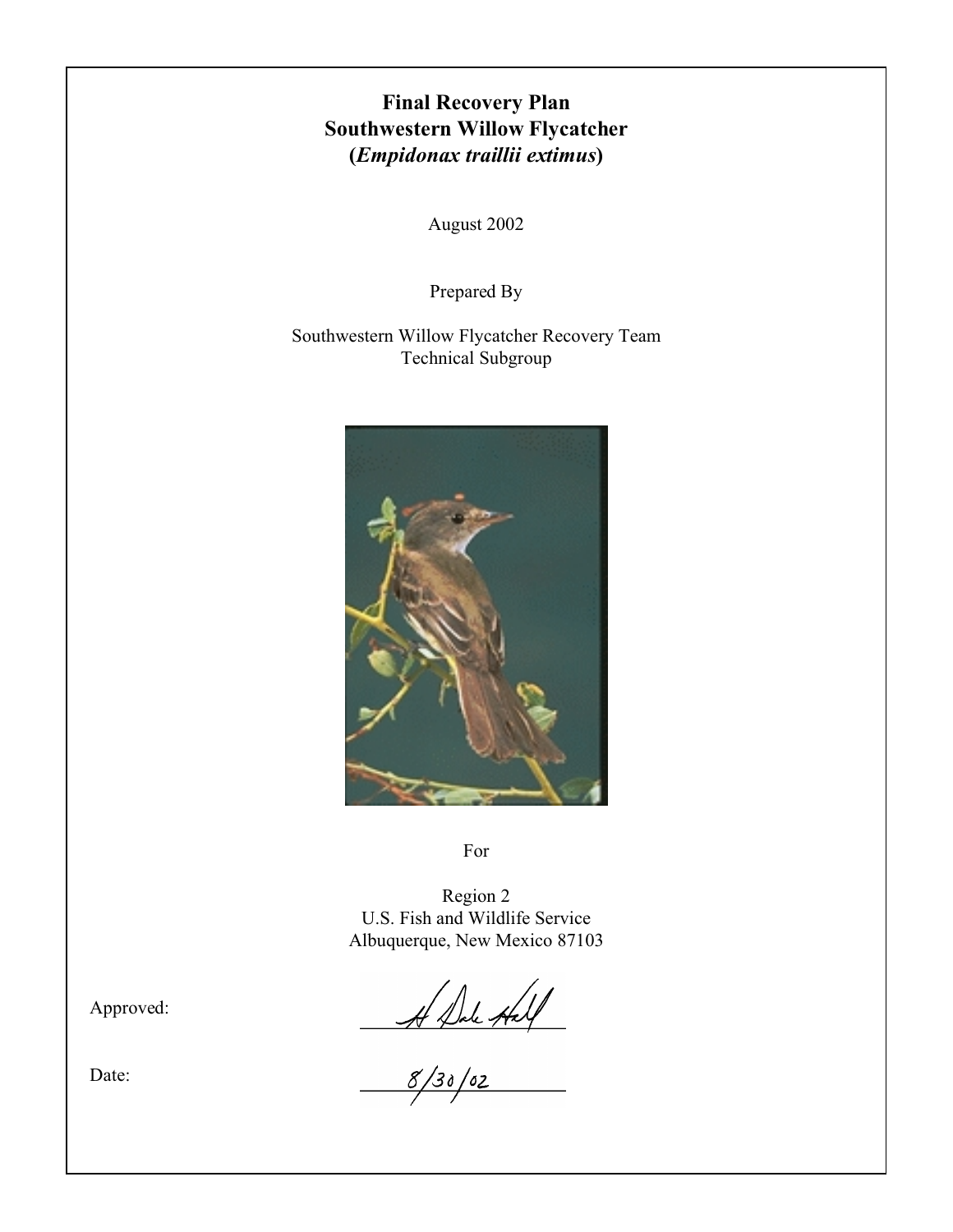## **Disclaimer**

Recovery Plans delineate reasonable actions that are believed to be required to recover and/or protect listed species. Plans are published by the U.S. Fish and Wildlife Service, sometimes prepared with the assistance of recovery teams, contractors, State agencies, and others. Objectives will be attained and any necessary funds made available subject to budgetary and other constraints affecting the parties involved, as well as the need to address other priorities. Recovery plans do not necessarily represent the views nor the official positions or approval of any individuals or agencies involved in the plan formulation, other than the U.S. Fish and Wildlife Service. They represent the official position of the U.S. Fish and Wildlife Service only after they have been signed by the Regional Director or Director as approved. Approved Recovery plans are subject to modification as dictated by new findings, changes in species status, and the completion of recovery tasks.

Some of the techniques outlined for recovery efforts in this plan are completely new regarding this subspecies. Therefore, the cost and time estimates are approximations.

#### **Citations**

This document should be cited as follows:

U.S. Fish and W ildlife Service. 2002. Southwestern Willow Flycatcher Recovery Plan. Albuquerque, New Mexico. i-ix + 210 pp., Appendices A-O

Additional copies may be purchased from: Fish and Wildlife Service Reference Service 5430 Governor Lane, Suite 110 Bethesda, Maryland 20814 301/492-6403 or 1-800-582-3421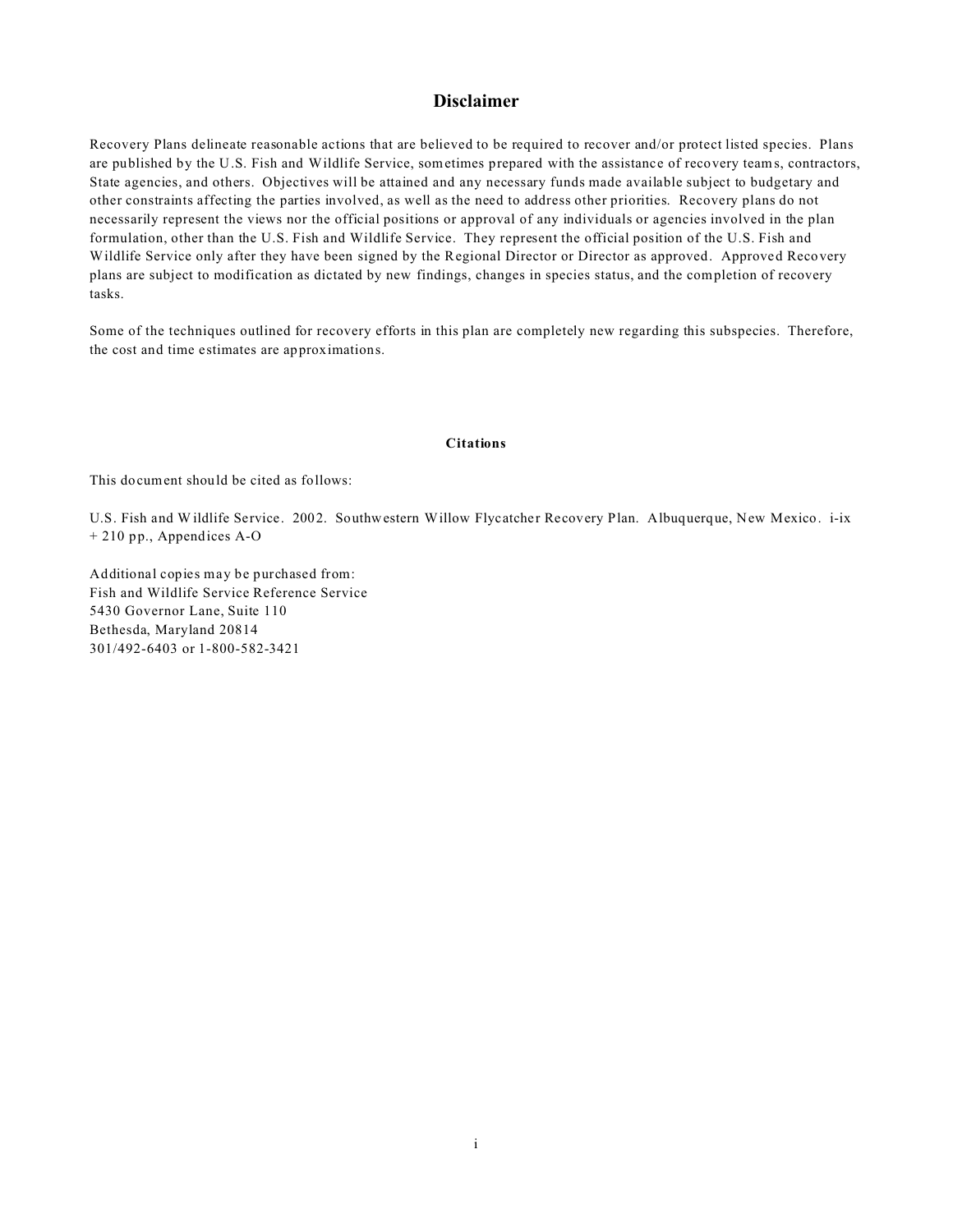### **This Recovery Plan was prepared by the Southwestern Willow Flycatcher Recovery Team, Technical Subgroup**:

Deborah M. Finch (Team Leader) U.S. Forest Service, Rocky Mountain Research Station, Albuquerque, New Mexico

Stephen I. Rothstein (Vice Team Leader) University of California at Santa Barbara, Santa Barbara, California

Jon C. Boren New Mexico State University, Las Cruces, New Mexico

William L. Graf University of South Carolina, Columbia, South Carolina

Jerry L. Holechek New Mexico State University, Las Cruces, New Mexico

Barbara E. Kus USGS Western Ecological Research Center, San Diego State University, San Diego, California

> Robert M. Marshall The Nature Conservancy, Tucson, Arizona

Molly M. Pohl San Diego State University, San Diego, California

Susan J. Sferra U.S. Bureau of Reclamation, Phoenix, Arizona

Mark K. Sogge USGS Forest & Rangeland Ecosystem Science Center, Colorado Plateau Field Station, Flagstaff, Arizona

> Julie C. Stromberg Arizona State University, Tempe, Arizona

Bradley A. Valentine California Department of Fish and Game, Santa Rosa, California

Mary J. Whitfield Southern Sierra Research Station, Weldon, California

Sartor O. Williams III New Mexico Department of Game and Fish, Santa Fe, New Mexico

With assistance from:

Stuart C. Leon (Recovery Team Liaison) Gregory Beatty (Technical Assistant) Tracy A. Scheffler (Technical Assistant) U.S. Fish and Wildlife Service, Region 2

Steven Albert (Tribal Liaison) Zuni Fish and Wildlife Department, Zuni, New Mexico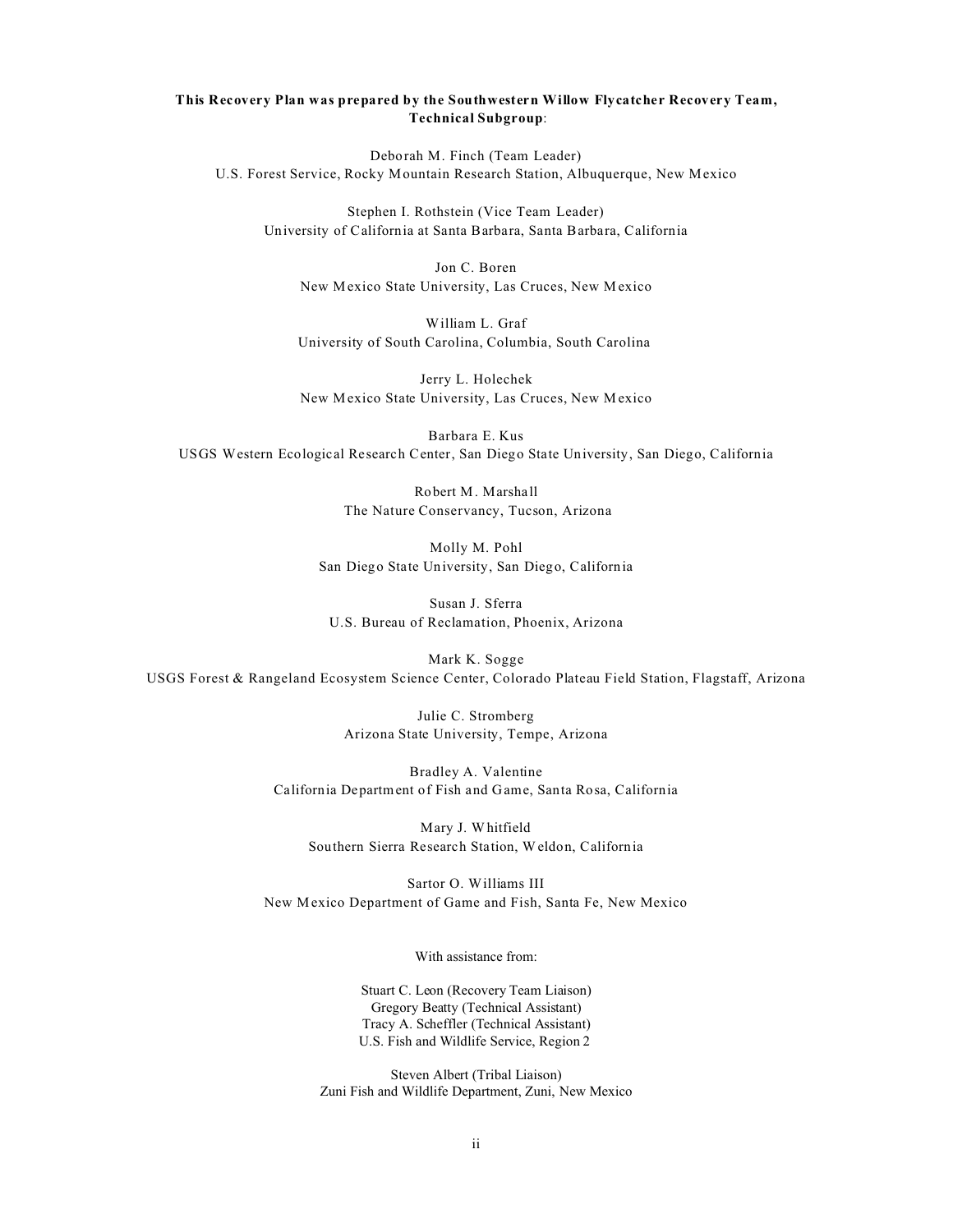## **Acknowledgments**

Many people provided assistance, information, and other technical and logistical help in developing this Recovery Plan and related materials. These included: Bryan Arroyo (USFWS), Jim Baily (NMDGF), Bill Berry (USMC Camp Pendleton), Bryan Brown (SWCA), Wendy Brown (USFWS), Slader Buck (USFWS), Steve Chambers (USFWS), Bill Cosgrove (USBR), Charles Drost (USGS CPFS), Matt Farnsworth (CSU), Jackie Ferrier (USFWS), Noah Greenwald (SWCBD), John Gustafson (CDFG), Bruce Haffenfeld, Loren Hays (USFWS), William Haas (Varanus Biological Services), David Harlow (USFWS), Dave Harris (TNC), Frank Howe (UDWR), Peter Jenkins (Biopolicy Consulting), Kris Karas (USBR), Nancy Kaufman (USFWS), Tom Koronkiewicz (CPFS), Jeri Krueger (USFWS), Dave Krueper (USFWS), Roland Lamberson (CSU), Susan MacMullin (USFWS), Tracy McCarthey (AGFD), Robert McKernan (San Bernardino County Museum), Suzanne McMullin (UDWR), Marty Meisler (MWD), Barry Noon (CSU), Bruce Palmer (USFWS), Charles Paradzick (AGFD), Eben Paxton (CPFS), David Pereksta (USFWS), Al Pfister (USFWS), Barbara Raulston (USBR), Jim Reichman (NCEAS), Laura Romin (USFWS), Jay Rourke (AGFD), Kenneth Sanchez (USFWS), Jim Sedgwick (USGS), Cliff Shackelford (TPWD), Gary Skiba (CDW), Sam Spiller (USFWS), Scott Stoleson (USFS), Mike Sumner (AGFD), John Swett (USBR), Justin Tade (DOI Regional Solicitor), Cris Tomlinson (NDW), Jim Travis (NMOS), Charles van Riper III (USGS CPFS), Philip Unitt (SDNHM), Bill Werner (AGFD), Mike Wickersham (NDW), Tim Wilmoth (ADWR), Helen Yard (SWCA), and Patricia Zenone (USFWS). A special thanks is extended to Timothy Tibbitts (NAU; Organ Pipe Cactus National Monument) for providing technical writing and editing assistance during the development of the draft Recovery Plan.

The Tribal Working Group assisted in identifying issues on Native American lands. Participants included: Steven Albert (Pueblo of Zuni), John Algots (Fort Mojave Tribe), Todd Caplan (Santa Ana Pueblo), Kerry Christensen (Hualapai Tribe), Michael Francis (Colorado River Indian Tribe), Matt Hopkins, Jr. (San Carlos Apache Tribe), Norman Jojola (BIA-Northern Pueblo Agency), Charles R. Mahkewa (Hopi Tribe), Morris Pankgana (Salt River Pima-Maricopa Indian Community), Les Ramirez (Santa Ana Pueblo), Mary Jo Stegman (USFWS-Pinetop Office), Terence Stroh (Southern Ute Indian Tribe), and John Swenson (Cocopah Indian Tribe). Amy Heuslein (BIA), Joseph Jojola (BIA), and John Antonio (USFWS) were instrumental in organizing Tribal briefings for purposes of reviewing the draft Recovery Plan.

The following institutions generously contributed staff, facilities, and other assistance: Arizona Department of Water Resources, Arizona Game and Fish Department, Arizona State University, Audubon California/Kern River Preserve, Bureau of Indian Affairs-Western Regional Office and Southern Pueblos Agency, California Department of Forestry, Colorado State University, National Center for Ecological Analysis and Synthesis, National Park Service, The Nature Conservancy, New Mexico Department of Game and Fish, New Mexico State University, Northern Arizona University, Pacific Western Land Company, Pueblo Indian Cultural Center, San Diego State University, University of California at Santa Barbara, U.S. Bureau of Reclamation (Phoenix Area Office, Upper and Lower Colorado River Regional Offices), USDA Forest Service (Rocky Mountain Research Station, Gila National Forest, Sequoia National Forest), USGS (Colorado Plateau Field Station, Western Ecological Research Center). The U.S. Bureau of Reclamation, Upper Colorado River Regional Office and Phoenix Area Office, contributed financial assistance.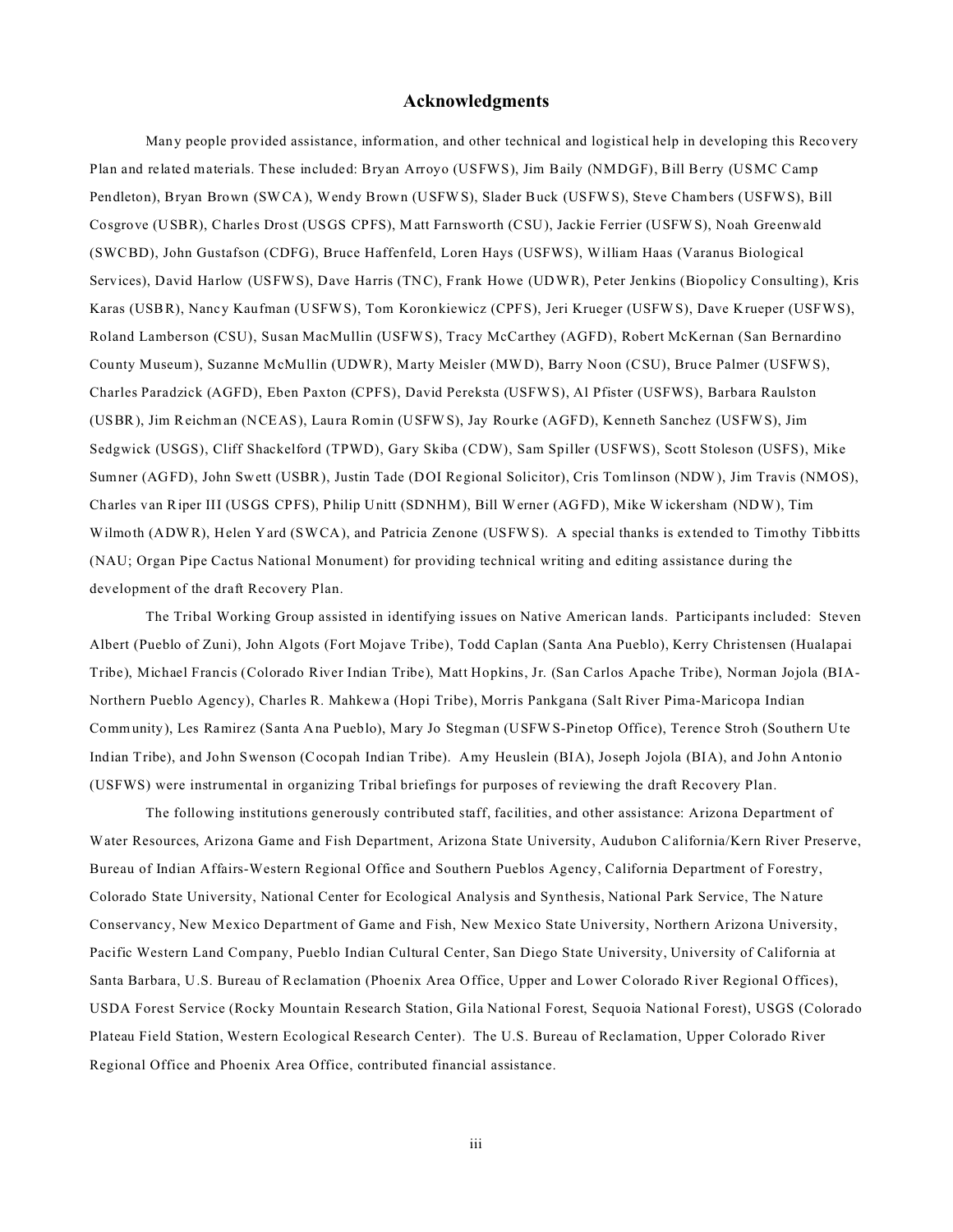# **Executive Summary Southwestern Willow Flycatcher Recovery Plan**

#### **Current Status of the Species**

The southwestern willow flycatcher (*Empidonax traillii extimus*) breeds in dense riparian habitats in southwestern North America, and winters in southern Mexico, Central America, and northern South America. Its breeding range includes far western Texas, New Mexico, Arizona, southern California, southern portions of Nevada and Utah, southwestern Colorado, and possibly extreme northern portions of the Mexican States of Baja California del Norte, Sonora, and Chihuahua. The subspecies was listed as endangered effective March 29, 1995. Approximately 900 to 1100 pairs exist.

#### **Habitat Requirements, Threats, and Other Limiting factors**

The southwestern willow flycatcher breeds in relatively dense riparian tree and shrub communities associated with rivers, swamps, and other wetlands, including lakes (e.g., reservoirs). Most of these habitats are classified as forested wetlands or scrub-shrub wetlands. Habitat requirements for wintering are not well known, but include brushy savanna edges, second growth, shrubby clearings and pastures, and woodlands near water. The southwestern willow flycatcher has experienced extensive loss and modification of breeding habitat, with consequent reductions in population levels. Destruction and modification of riparian habitats have been caused mainly by: reduction or elimination of surface and subsurface water due to diversion and groundwater pumping; changes in flood and fire regimes due to dams and stream channelization; clearing and controlling vegetation; livestock grazing; changes in water and soil chemistry due to disruption of natural hydrologic cycles; and establishment of invasive non-native plants. Concurrent with habitat loss have been increases in brood parasitism by the brown-headed cowbird (*Molothrus ater*), which inhibit reproductive success and further reduce population levels.

#### **Recovery Objectives**

- 1. Recovery to the point that reclassification to "threatened" is warranted.
- 2. Recovery to the point that delisting is warranted.

#### **Recovery Criteria**

Reclassification from endangered to threatened may be considered when either of the following criterion have been met:

Criterion A: Increase the total known population to a minimum of 1,950 territories (equating to approximately 3,900 individuals), geographically distributed to allow proper functioning as metapopulations, so that the flycatcher is no longer in danger of extinction. For reclassification to threatened status, these prescribed numbers and distributions must be reached *as a minimum*, *and maintained over a five year period*.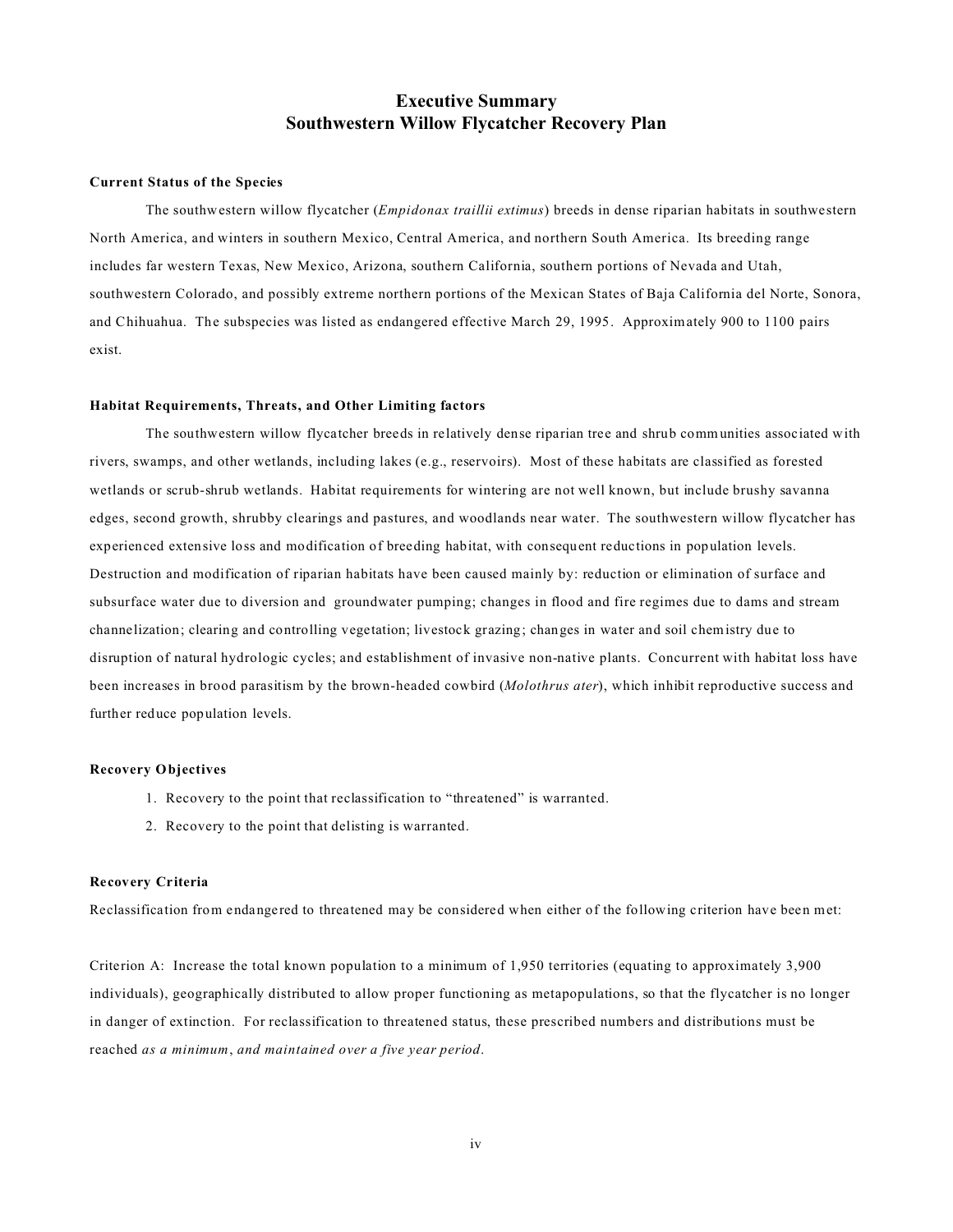Criterion B**:** Increase the total known population to a minimum of 1,500 territories (equating to approximately 3,000 individuals), geographically distributed among Management Units and Recovery Units, so that the flycatcher is no longer in danger of extinction. For reclassification to threatened status, these prescribed numbers and distributions must be reached *as a minimum*, *and maintained over a three year period*, and the habitats supporting these flycatchers must be protected from threats and loss.

The southwestern willow flycatcher may be removed from the list of threatened and endangered species when both of the following criteria have been met:

Criterion 1. Meet and maintain, at a minimum, the population levels and geographic distribution specified under reclassification to threatened Criterion A; increase the total known population to a minimum of 1,950 territories (equating to approximately 3,900 individuals), geographically distributed to allow proper functioning as metapopulations, as presented in Table 10.

Criterion 2. Provide protection from threats and create/secure sufficient habitat to assure maintenance of these populations and/or habitats over time. The sites containing flycatcher breeding groups, in sufficient number and distribution to warrant downlisting, must be protected into the foreseeable future through development and implementation of conservation management agreements (e.g., public land management planning process for Federal lands, habitat conservation plans (under Section 10 of the ESA), conservation easements, and land acquisition agreements for private lands, and intergovernmental conservation agreements with Tribes). Prior to delisting, the USFWS must confirm that the agreements have been created and executed in such a way as to achieve their role in flycatcher recovery, and individual agreements for all areas within all Management Units (public, private, and Tribal) that are critical to metapopulation stability (including suitable, unoccupied habitat) must have demonstrated their effectiveness for a period of at least 5 years.

#### **Actions Needed**

Recovery actions in the Plan are categorized into nine types:

1. Increase and improve occupied, suitable, and potential breeding habitat; 2. Increase metapopulation stability; 3. Improve demographic parameters; 4. Minimize threats to wintering and migration habitat; 5. Survey and monitor; 6. Conduct research; 7. Provide public education and outreach; 8. Assure implementation of laws, policies, and agreements that benefit the flycatcher; 9. Track recovery progress.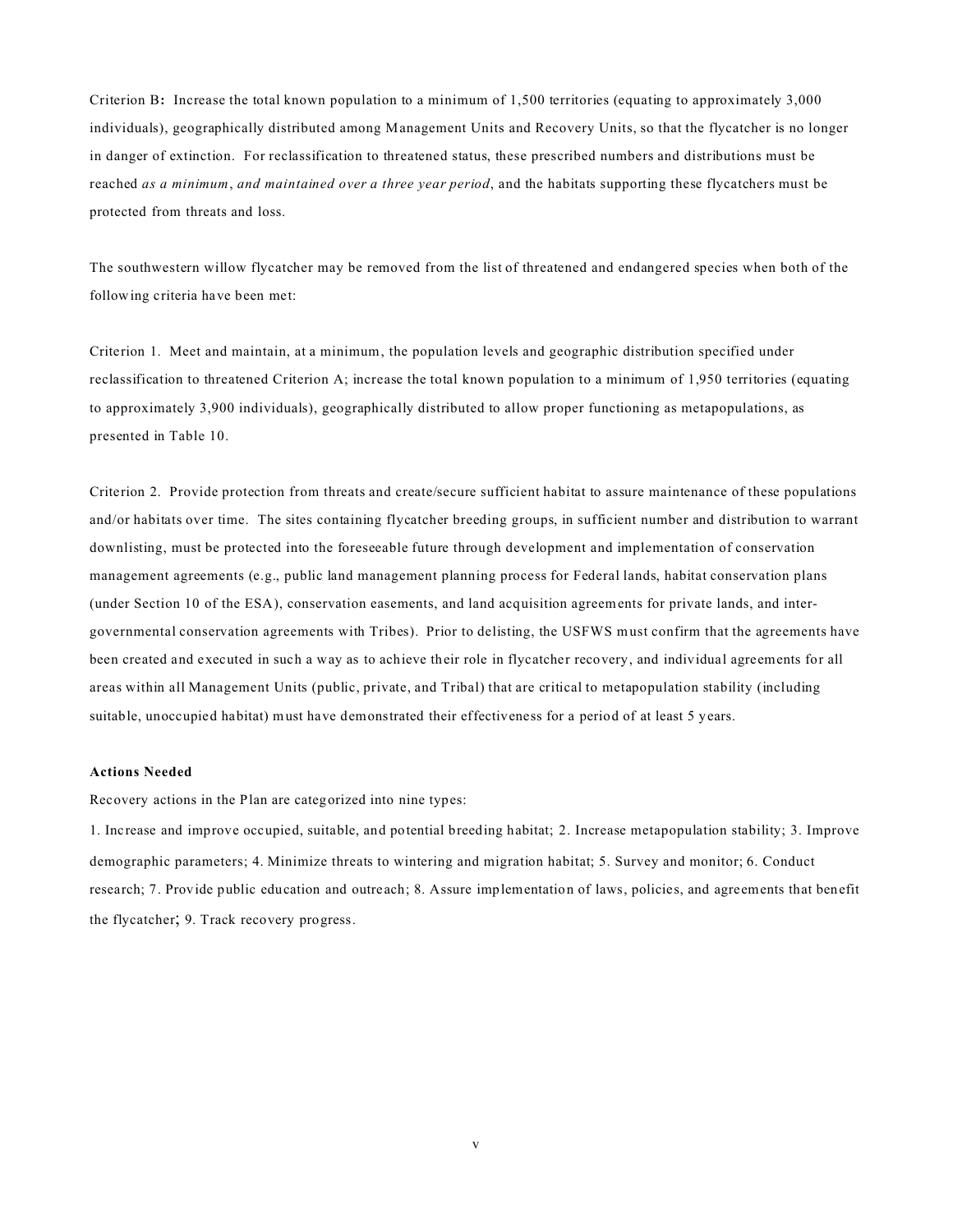### **Estimated Cost of Recovery (\$1000s)**

Costs associated with recovery are estimated for each of the nine categories listed above, based on the years in which specific actions are scheduled to occur. These costs are further detailed in the Implementation Schedule.

| Year                   | Action 1 | Action 2     | Action 3     | Action 4 | Action 5         | Action 6 | Action 7 | Action 8 | Action 9         | <b>Total</b> |
|------------------------|----------|--------------|--------------|----------|------------------|----------|----------|----------|------------------|--------------|
| FY01                   | 8182*    | 1629         | $0*$         | 225      | 835              | 2147     | $30*$    | 183*     | 30               | 13261        |
| <b>FY02</b>            | 8182*    | 1629         | $0*$         | 225      | 835              | 2147     | $30*$    | 183*     | 30               | 13261        |
| <b>FY03</b>            | 7816*    | 4951         | 390*         | 225      | 835              | 2773     | $30*$    | 183*     | 30               | 17233        |
| <b>FY04</b>            | 7216*    | 4951         | 390*         | 225*     | 835              | 2348     | $30*$    | 183*     | 50               | 16228        |
| FY05                   | 7216*    | 4951         | $390*$       | 225*     | 850              | 2348     | $30*$    | 183*     | 190              | 16383        |
| <b>FY</b><br>$6 - 20$  | 25430*   | 6300         | 1950*        | $0*$     | $\boldsymbol{0}$ | 860*     | $25*$    | $25*$    | $\boldsymbol{0}$ | 34590        |
| <b>FY</b><br>$21 - 30$ | 16210*   | $\mathbf{0}$ | $\mathbf{0}$ | $0*$     | $\boldsymbol{0}$ | $0*$     | $50*$    | 250*     | $\boldsymbol{0}$ | 16510        |
| <b>Total</b>           | 80252*   | 24411        | 3120*        | 1125*    | 4190             | 12623*   | $225*$   | 1190*    | 330              | 127466       |

\*Does not represent total potential funds due to inability to estimate costs for specific recovery actions at this time. See Section V. Implementation Schedule for detailed estimate of funds and potential partners.

#### **Date of Recovery**

Reclassification to threatened could be initiated in 2020, or earlier.

Delisting could be accomplished within 10 years of reclassification.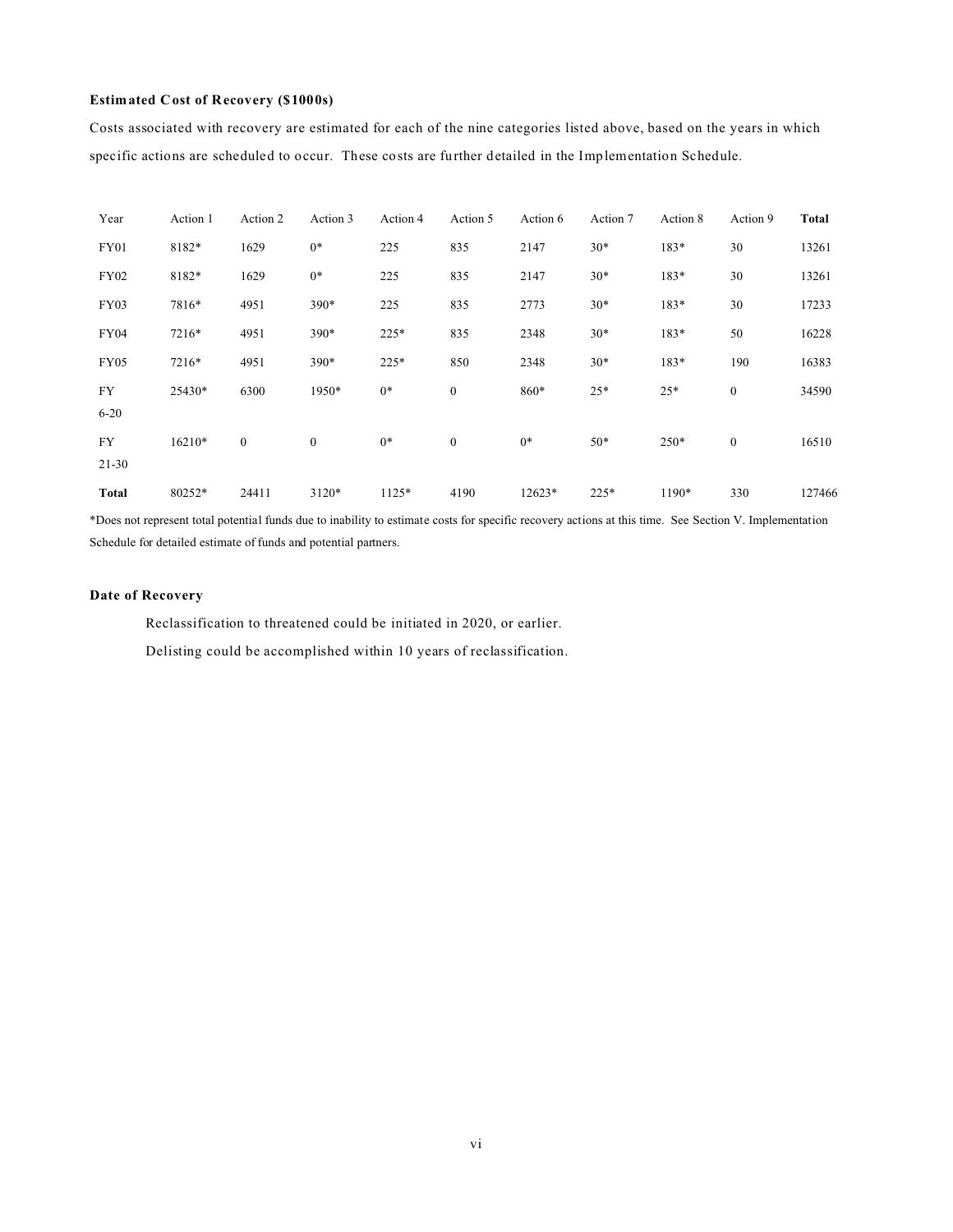# **TABLE OF CONTENTS**

# **SOUTHWESTERN WILLOW FLYCATCHER RECOVERY PLAN**

# **I. INTRODUCTION AND BACKGROUND**

# **II. BIOLOGY, ECOLOGY, AND STATUS**

| G. Predation and Predators (and according to the contract of the contract of the contract of the contract of the contract of the contract of the contract of the contract of the contract of the contract of the contract of t |
|--------------------------------------------------------------------------------------------------------------------------------------------------------------------------------------------------------------------------------|
|                                                                                                                                                                                                                                |
|                                                                                                                                                                                                                                |
|                                                                                                                                                                                                                                |

# **III. CONSERVATION MEASURES**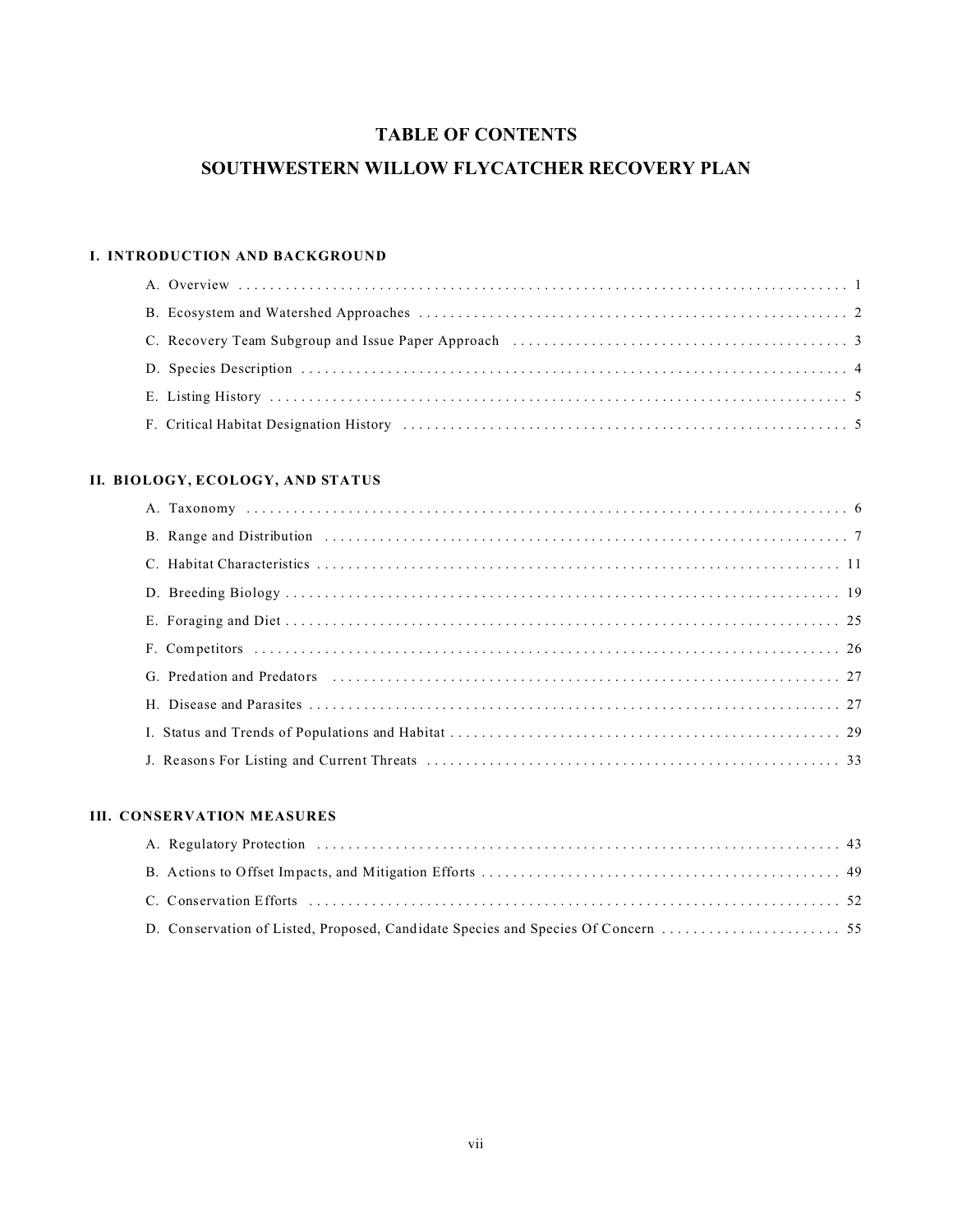# **IV. RECOVERY**

| F. Minimization of Threats to the Southwestern Willow Flycatcher Through Implementation of |
|--------------------------------------------------------------------------------------------|
|                                                                                            |

### **V. IMPLEMENTATION SCHEDULE**

|--|--|--|--|--|

## **VII. APPENDICES**

| F. Issue Paper: Cowbird Parasitism and the Southwestern Willow Flycatcher:                         |
|----------------------------------------------------------------------------------------------------|
|                                                                                                    |
| G. Issue Paper: Management of Livestock Grazing in the Recovery of                                 |
|                                                                                                    |
| H. Issue Paper: Exotic Plant Species in Riparian Ecosystems of the U.S. Southwest  H - 1           |
| I. Issue Paper: Implications of Water and River Management for the Southwestern Willow Flycatcher: |
|                                                                                                    |
| J. Issue Paper: Fluvial Hydrology of Regulated Rivers                                              |
|                                                                                                    |
|                                                                                                    |
|                                                                                                    |